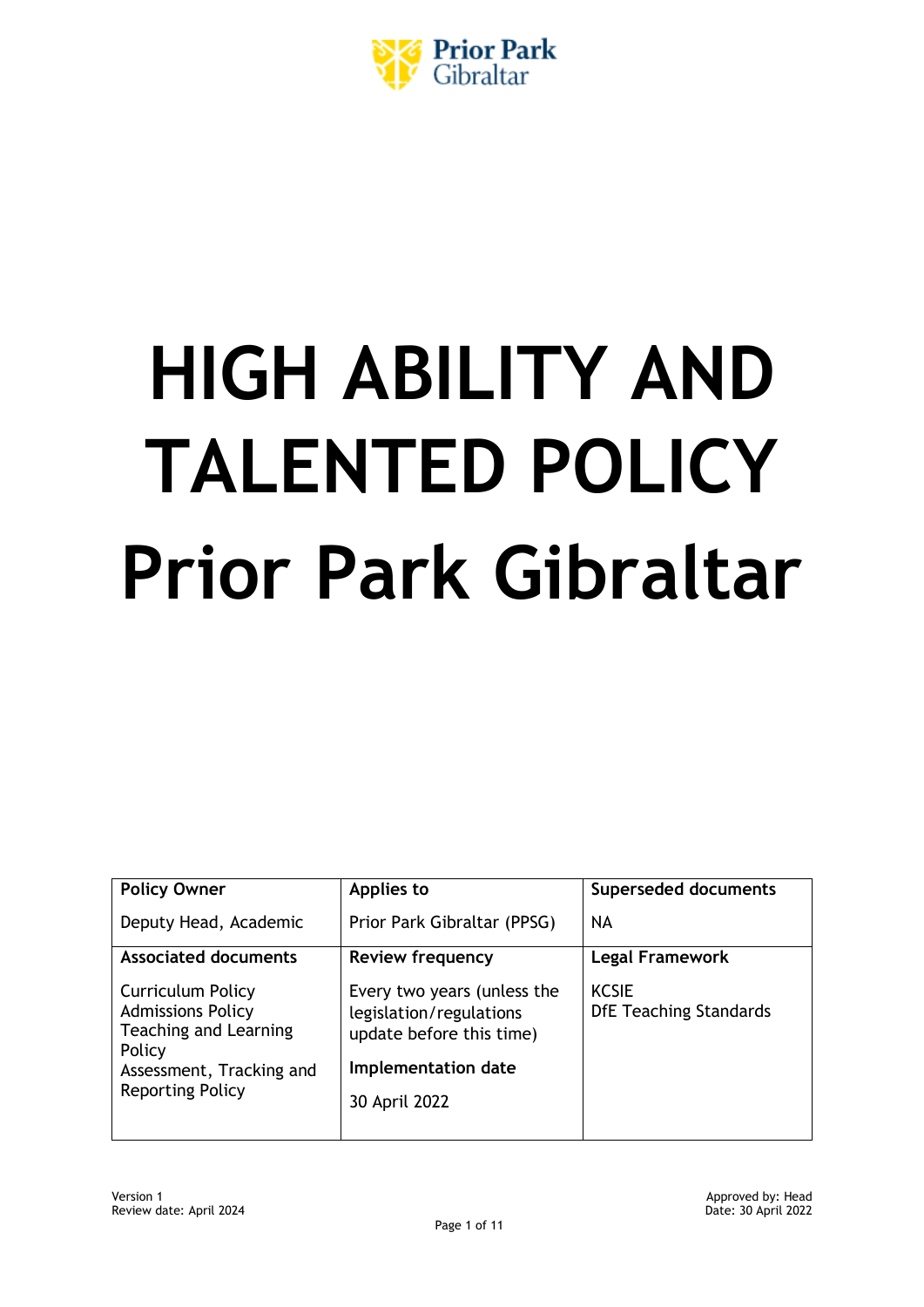

**This policy is reviewed biennially, or more regularly as required, prior to approval by Trustees (if applicable)**

| Last reviewed by:            | Deputy Head Academic (Mr Paul Martyn) |  |
|------------------------------|---------------------------------------|--|
| Date last reviewed:          | April 2022                            |  |
| <b>Approved by Trustees:</b> | Approved by the Head (Mr Peter Watts) |  |
| Date last approved:          | 30 April 2022                         |  |
| Date for next approval:      | April 2024                            |  |

#### **1. Introduction**

Prior Park Schools (PPS) comprises three schools. Two of those schools, Prior Park College (PPC) and The Paragon School (TP) are incorporated in England as Prior Park Educational Trust Ltd. The third school, Prior Park School Gibraltar (PPSG), is incorporated in Gibraltar as Prior Park School Ltd. Both are companies limited by guarantee and registered charities.

#### **[The PPSG Teaching & Learning Policy is guided and informed by the following DfE](https://assets.publishing.service.gov.uk/government/uploads/system/uploads/attachment_data/file/665522/Teachers_standard_information.pdf)  [Teaching Standards](https://assets.publishing.service.gov.uk/government/uploads/system/uploads/attachment_data/file/665522/Teachers_standard_information.pdf)**

- TS1 Set high expectations which inspire, motivate and challenge pupils
- TS2 Promote good progress and outcomes by pupils
- TS3 Demonstrate good subject and curriculum knowledge
- TS4 Plan and teach well-structured lessons
- TS5 Adapt teaching to respond to the strengths and needs of all pupils
- TS6 Make accurate and productive use of assessment
- TS7 Manage behaviour effectively to ensure a good and safe learning
- TS8 Fulfil wider professional responsibilities
- **2. Values and Vision**

**The principal goal of education is to create men and women who are capable of doing new things, not simply repeating what other generations have done.** 

#### **Jean Piaget**

#### **The Mission Statement of Prior Park Schools:**

- to provide Christian education, and specifically Catholic at the College, of the highest quality for a boarding and day co-educational community.
- to develop as fully as possible the academic and other talents of each boy and girl, to ensure an education of the whole person.
- to provide pastoral care of an encouraging, supportive and disciplined nature for each student.
- to create an outward-looking ethos which builds links with parents and the local community, and also celebrates the richness of cultures from around the world.
- to enable Leavers to be confident, capable, compassionate and independent-minded.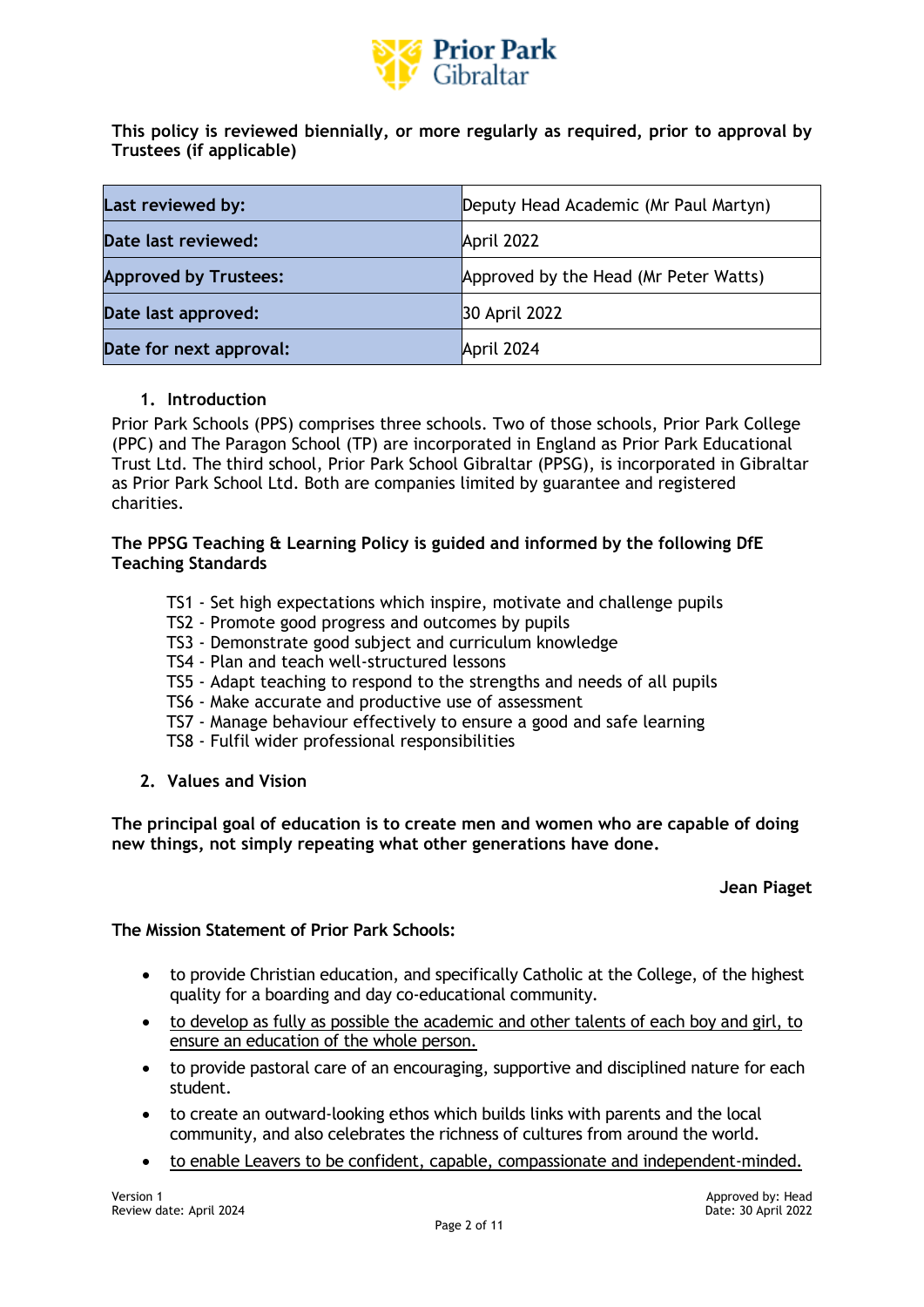

The High ability and Talented Policy support the school's aims above and outlines the provision made by Prior Park School Gibraltar, for students who require additional support to access the school curriculum for them to achieve their full potential. Prior Park School, Gibraltar has high expectations of all students and caters for the 'whole' child. We do everything practical to make school a positive experience for all students, including those who are identified as high ability and talented.

#### **3. Aims and objectives**

The aims and objectives of this policy are to promote good practice in identification, teaching, learning and management and support of students who are high ability and talented. In order to do this, Prior Park School, Gibraltar will:

- Provide a common definition of "high ability and talented" and an understanding of the needs of these students.
- Provide a structure to identify and monitor high ability and talented students.
- Provide training that assists all staff in identifying high ability and talented students confidently.
- Promote a whole school approach to high ability and talented provision.
- Support the needs of our students and help them to develop to their full potential. Developing the whole child socially and intellectually.
- Encourage students to think and work both independently and collaboratively with their ability peers.
- Ensure that high ability and talented pupils have access to a broad, balanced and relevant curriculum which meets their individual needs and that there are opportunities for them to access further enriching experiences outside the regular timetable, such as Masterclass sessions and trips to stretch and inspire learning and challenge.
- Encourage a parent partnership to support high ability and talented pupils, including information sessions and individual meetings as required.

#### **4. Definition of High Ability and Talented**

Definitions of what constitutes a high ability, previously high ability, and/or talented student varies, and international terminology is ever-changing, for example, Potential Plus UK use the term 'high learning potential'; Ofsted use 'most able', and the report 'Educating the Highly Able' produced by the Sutton Trust (July 2012) recommends the term 'highly able'.

The DfES require schools to aim to identify the most able 5-10% of students in each year group. Within that, they recommend a split of 7% High ability and 3% Talented.

The term 'high ability' refers to those students who are capable of excelling in academic subjects such as English, Science, and History.

The term 'Talented' refers to those students who may excel in areas requiring visio-spatial or practical skills such as games and PE, drama or art.

The terms' high ability and talented do not only refer to those students who are demonstrating these abilities. It is recognised that those who are high ability and talented, for a number of reasons, do not always show their ability, just as there are children who have learning difficulties and need a particular type of support in order to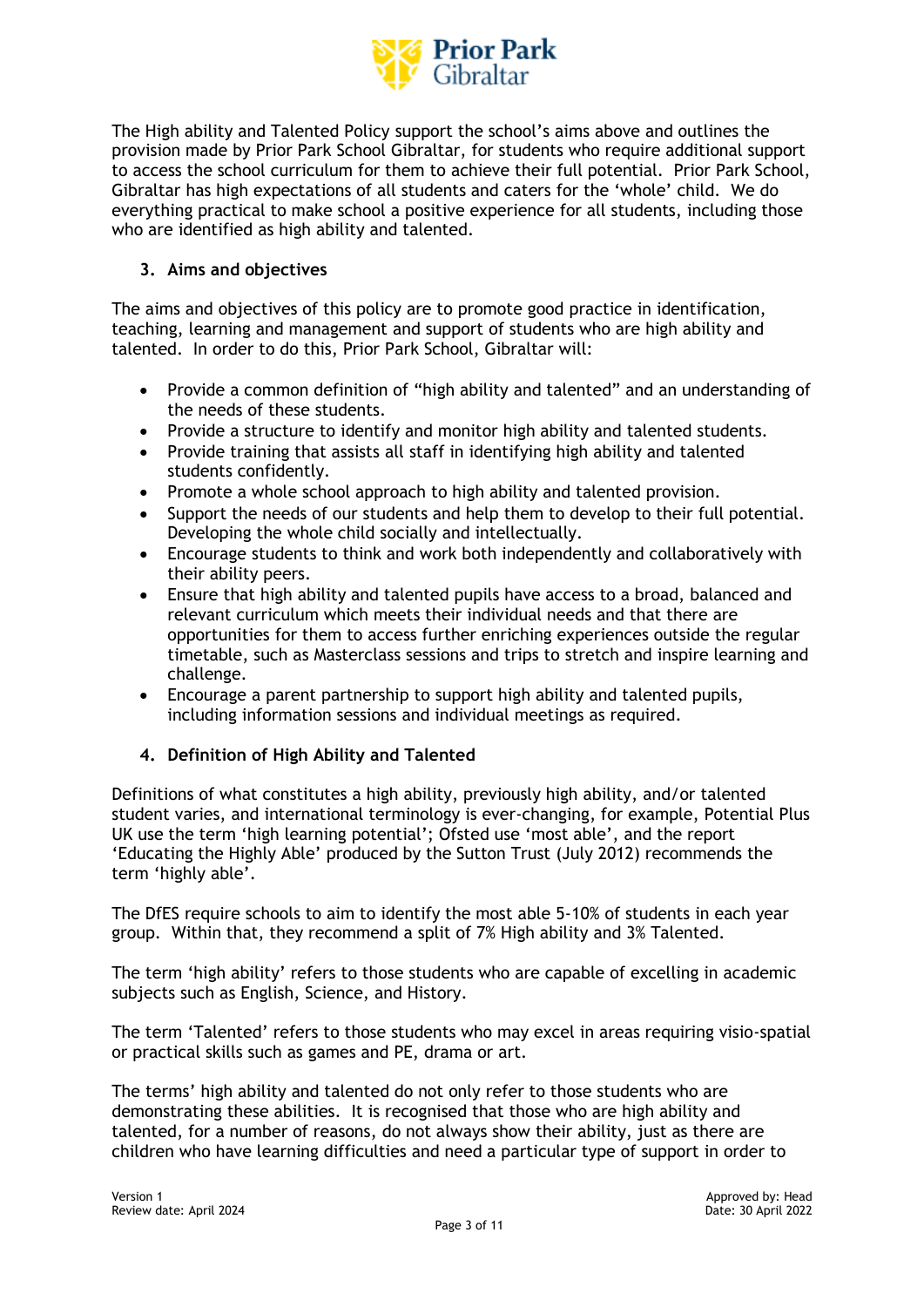

reach their potential, so there are also high ability and talented children who also need help to unlock their full potential.

#### **5. Roles and Responsibilities** (**see Appendix B)**

By September 2022, the school will have a designated whole school High Ability  $\hat{a}$ Talented Co-ordinator (HATCO). The HATCO will support and oversee identification and provision for the whole school and liaise with all members of the teaching staff, reporting to the Senior Leadership Team. Each Head of Faculty will link with the Co-ordinator to ensure suitable high ability and talented provision is implemented within each faculty.

In addition, the HATCO should:

- Support and oversee identification and provision for the whole school and liaise with all members of the teaching staff, reporting to the senior leadership team.
- Monitor the progress of high ability and talented students.
- Deliver professional development to help support the teaching of high ability and talented students.
- Consult with parents about how to support their child who is high ability or talented.
- Provide a report on the provision and outcomes for G&T students to the Governors' once a year.

Heads of Faculty will link with the Co-ordinator to ensure the high ability and talented provision is implemented within each faculty.

• As of September 2019, Heads of Faculty have overall responsibility for individual educational needs provision in their subject areas. Feeding down to class teachers who are responsible for this individual provision in their classes.

Teachers have, in line with the School's Teaching and Learning framework, a whole school responsibility to cater for the needs of all students. Therefore:

- Every teacher is responsible and accountable for all students and for the provision of quality first teaching to ensure that students who are high ability and talented achieve their potential and are challenged appropriately in the classroom environment and beyond.
- Teachers will ensure that the curriculum in their subject area should meet the needs of all the students to whom it is delivered and should be modified where necessary and appropriate for high ability and talented students.
- Before meeting a new class, all staff should make themselves aware of those students in each of their classes who are on the high ability and talented register and communicate where possible with the previous teacher in order to ensure that progress continues, and transition is smooth.
- Participate effectively in the identification, assessment and referral process.

#### Parents as Partners:

The school prides itself on the partnership it has with parents. We believe that good communication links between home and school help to support the progress and development of students. It is recognised that it is particularly important for students who have learning support needs, including those who are high ability and talented, to have the support and encouragement of parents so that they can achieve success. Therefore, the triangulation of parents, teachers and the child as partners in the student's learning is key.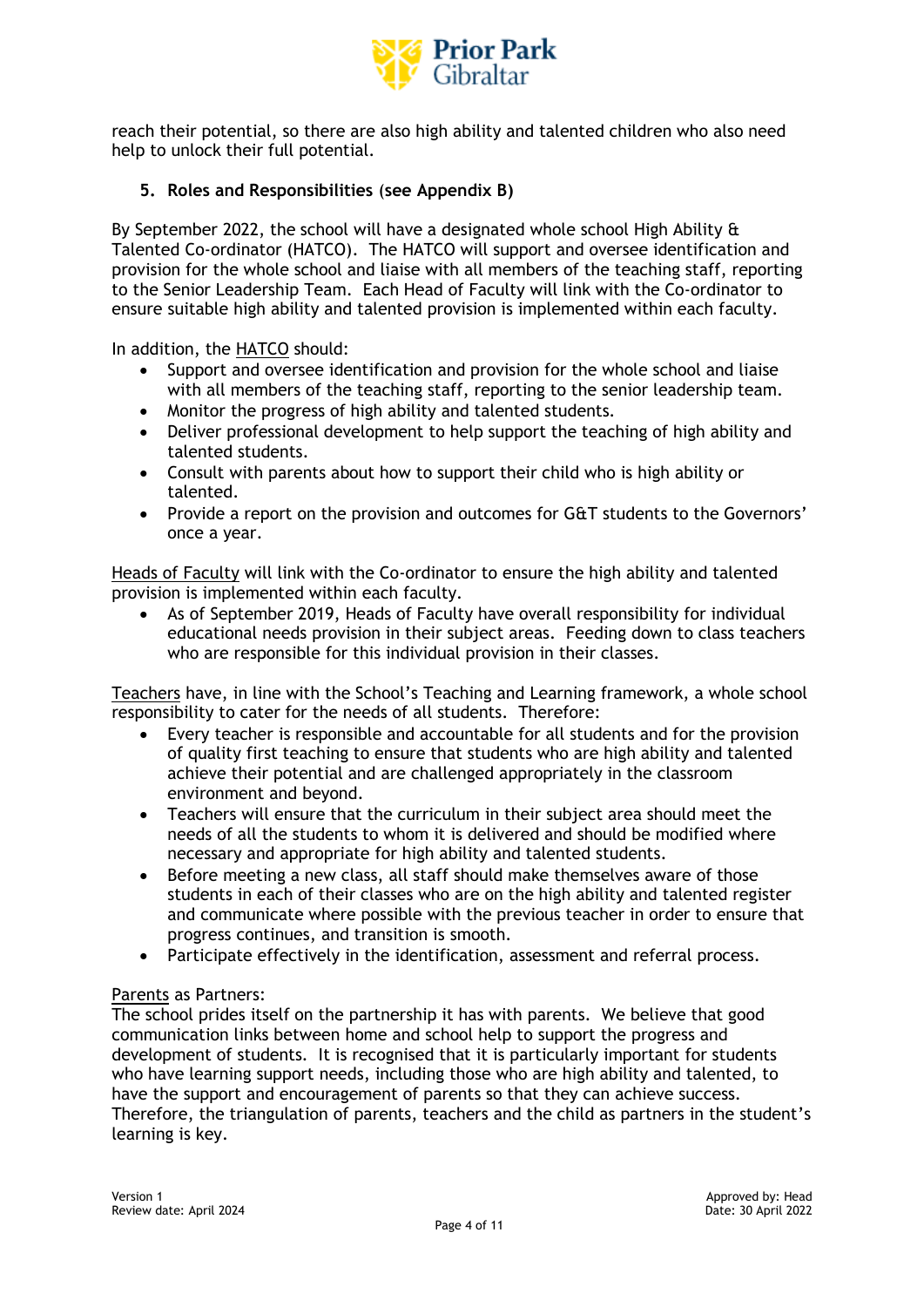

Parents will always be kept informed about their child's learning and progress, with regular communication taking place. In addition, annual information sessions for parents will be held enabling parents to learn more about the opportunities available for their high ability and talented child.

Useful documents for parents to refer to, from the charity Potential Plus UK, are:

- Online support for parents of children with high learning potential
- Opportunities for children with high learning potential

#### Student Voice

The school will work to ensure that, where possible, high ability and talented students are fully aware of their individual needs and be involved in the targets that are set for them. As far as is possible and practicable, students will be involved in the decisions taken regarding their education.

#### **6. Identification of High Ability and Talented students**

The identification of students who are high ability and talented is not a straightforward process and perhaps not as simple as what is outlined by the DfES in section 3.

In some education circles there has been a movement away from a discrete provision of high ability and talented as this gives students a notion of intelligence being 'fixed' and not 'developing'. As Professor Barry Hymer notes, 'All the truly vital, compelling, challenging theories of learning that are emerging in the 21st century make G&T education, as it's been understood and applied in the past, a deeply problematic concept'.

Perhaps the strongest advocate of these new theories of learning is Professor Carol Dweck and her work on 'entity theory' vs 'incremental theory'. Based on her research, if we are to label pupils as 'High ability & Talented' at an early age without the recognition that either task commitment is important or that this intelligence can be developed incrementally then we risk pigeon holing two groups of pupils; those who sit atop a perch of intellectual superiority and do not need to jeopardise this judgement by taking on risk and challenges to grow, and the other group of students where 'intelligence' is sold to them as a divine virtue and an innate quality not destined to be bestowed upon them.

Whereas those who follow Dweck's 'incremental theory' believe intelligence to be something that can be developed through effort, experience and learning from both of those endeavours. They do not shy away from taking 'risks' or the challenge of new learning situations because these aren't a reflection of any innate, fixed ability. It is perhaps one reason why IQ tests do such a poor job at indicating future success or performance later in life. Therefore, we must be mindful of a system that identifies high ability & talented students solely on being above average ability and within the brightest 5-10% of a cohort. So, in line with Professor JS Renzulli's Three-Ring Conception of Giftedness, our high ability and talented students must also demonstrate qualities of creativity and task commitment alongside a high proficiency within a curriculum area.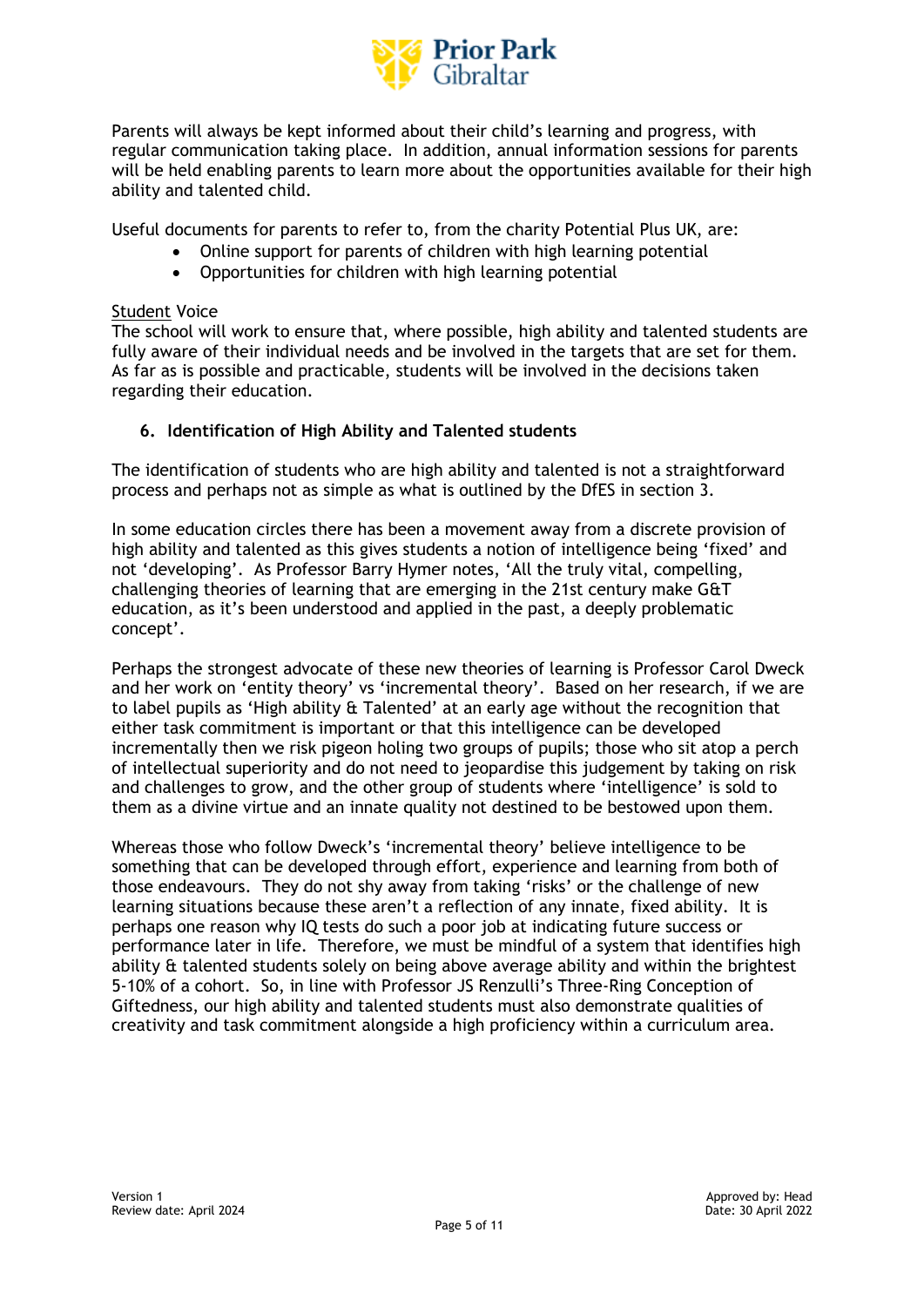





To ensure we can value both a high ability & talented program and put a growth mindset at the heart of it and our pupil's education all available material will be used to decide if a child is entered on the high ability and talented register, including at least one achievement/ ability indicator and one task commitment indicator. See **appendix C** for identification methods at Prior Park School, Gibraltar.

- A list of students who are high ability and/or talented will be kept on a register, which will be available to teachers on the whole school Teams platform held within the High ability and Talented folder of PPSG Staff. This list is always a working document, and students can be added to it – or withdrawn from it – following appropriate evidence.
- Particular care is taken to try and identify high ability students who are underachieving and those who have English as an additional language, for whom tests may not be accurate.
- **7. Provision, access and inclusion**

Provision for students who are identified on the high ability and talented register is generally provided by subject teachers through effective quality first teaching and differentiation. It is the school's current curriculum model to ensure high ability and talented students are catered for in their peer ability groups through the development of higher-order thinking skills and challenging age-appropriate work.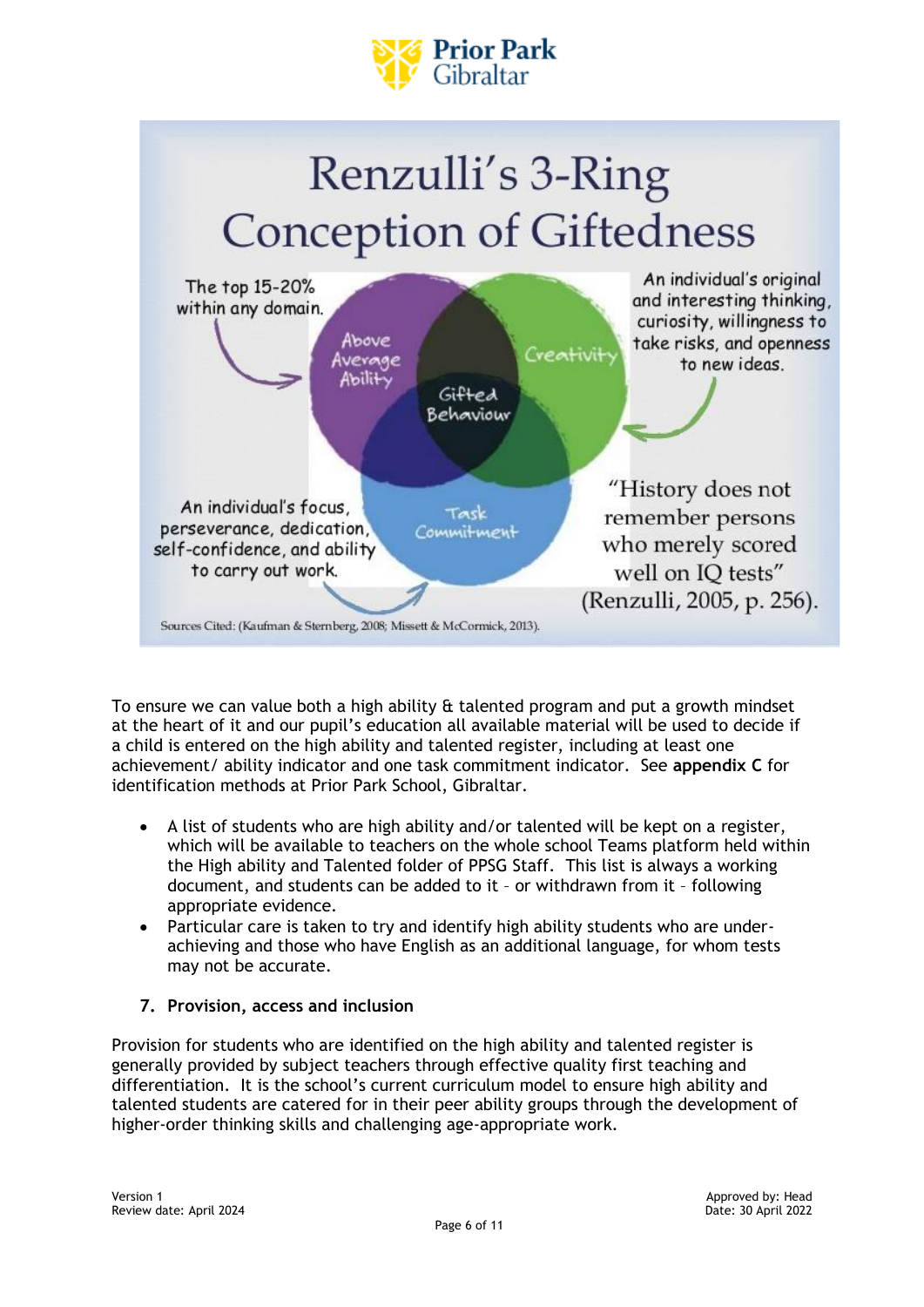

As part of their curriculum planning, teachers should avoid low order thinking activities, which use up valuable curriculum time, and work which is repetitive and lacks progression. Planning and teaching should be developed using the SOLO & Bloom's Taxonomies to stretch and challenge pupils' progression in a subject area.

Activities that aim to enrich high ability and talented students should:

- Inspire students
- Encourage empathy
- Encourage creativity
- Use problem solving
- Research & development
- Effective differentiation
- Encourage individual responses
- Stress process not just product
- Encourage high quality thinking
- Develop task commitment
- Celebrate the growth-mindset

#### **8. Working with outside agencies**

Where necessary and appropriate, the school will seek support from and work closely with outside agencies to assist in the provision for students. This may include educational psychologists who are able to identify high ability and talented children through psychometric testing. Parents will cover any costs associated with accessing this provision.

#### **9. Staff development**

- High ability and talented training will be facilitated by the Assistant Head (Curriculum, Teaching & Learning), and in time, by the High ability and Talented Coordinator (HATCO) to all staff at pertinent points of each academic year.
- All staff will be advised on new additions and amendments to the High Ability and Talented policy. Relevant teachers will be advised regarding changes to the entries on the high ability and talented register.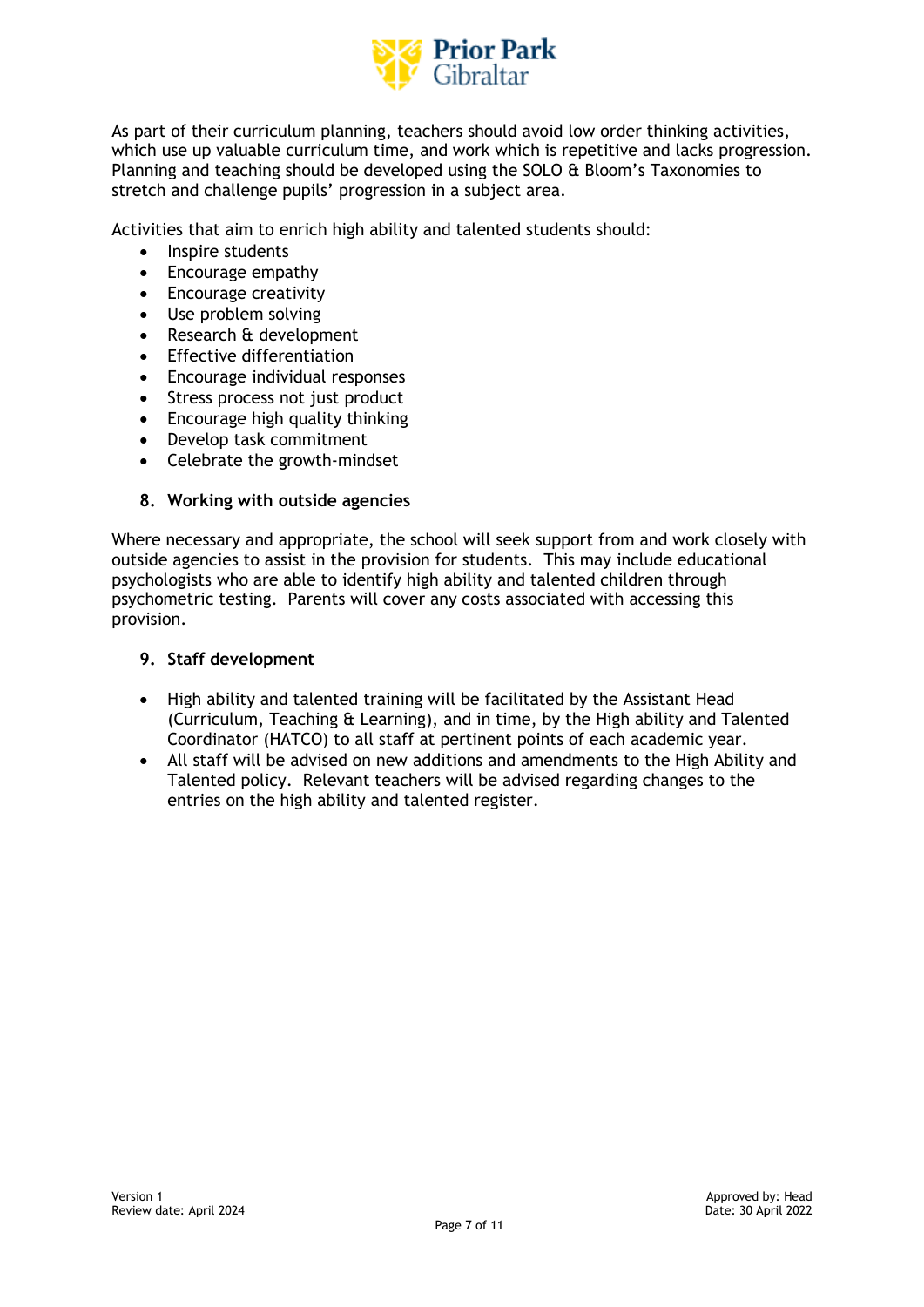

# **Appendix A**

## **Checklist of High Ability and Talented attributes**

| A range of broad qualities shown by high ability     | Frequently | Sometimes | Rarely |
|------------------------------------------------------|------------|-----------|--------|
| and talented learners in areas of learning and       |            |           |        |
| attitude across the curriculum often includes        |            |           |        |
| the ability to:                                      |            |           |        |
| $\cdot$ Think quickly and accurately                 |            |           |        |
| · Work systematically                                |            |           |        |
| · Generate created working solutions                 |            |           |        |
| · Work flexibly                                      |            |           |        |
| · Communicate their thoughts and ideas well          |            |           |        |
| · Achieve, or show potential in a wide range of      |            |           |        |
| contexts                                             |            |           |        |
| $\cdot$ Be particularly creative                     |            |           |        |
| · Show great sensitivity or empathy                  |            |           |        |
| · Demonstrate particular physical dexterity or       |            |           |        |
| skill                                                |            |           |        |
| · Make sound judgements                              |            |           |        |
| · Be outstanding leaders or team members             |            |           |        |
| · Be fascinated or passionate about a particular     |            |           |        |
| subject/interest                                     |            |           |        |
| · Demonstrate high level of attainment across a      |            |           |        |
| range of subjects, within a subject, or aspect of    |            |           |        |
| work.                                                |            |           |        |
| · Be resilient with their learning and challenges    |            |           |        |
| they may face                                        |            |           |        |
| · Have a high threshold for task commitment          |            |           |        |
| · Showing good insight into cause-effect             |            |           |        |
| relationships                                        |            |           |        |
| · Easily grasp underlying principles, and need       |            |           |        |
| the minimum of explanation                           |            |           |        |
| $\cdot$ Quickly make generalisations and extract the |            |           |        |
| relevant points from complex material                |            |           |        |
| · Having exceptional curiosity and constantly        |            |           |        |
| want to know why                                     |            |           |        |
| · Being perceptive in discussion about peoples'      |            |           |        |
| motives, needs and frailties                         |            |           |        |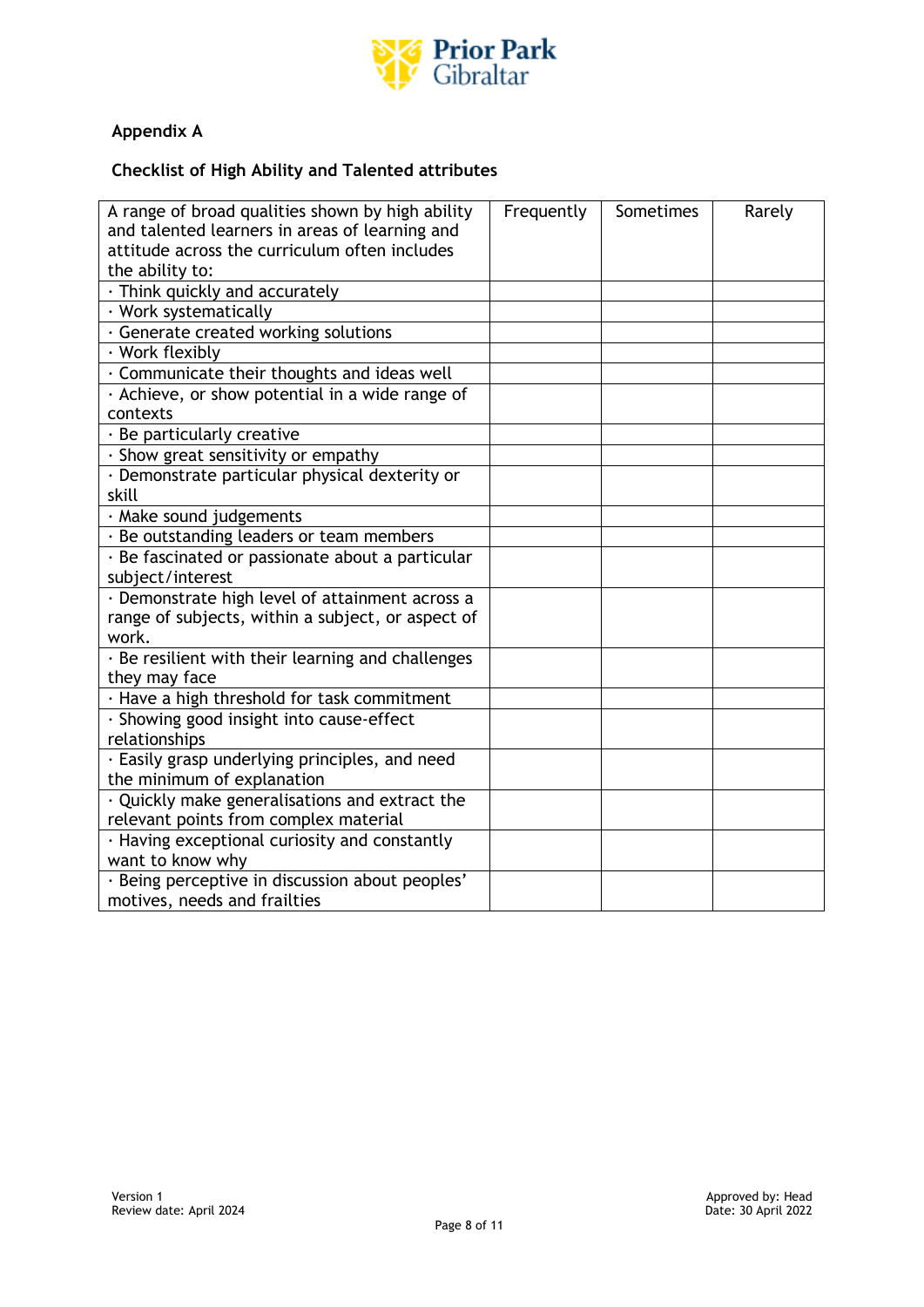

## **Appendix B**

#### **High Ability and Talented Roles and Responsibilities**

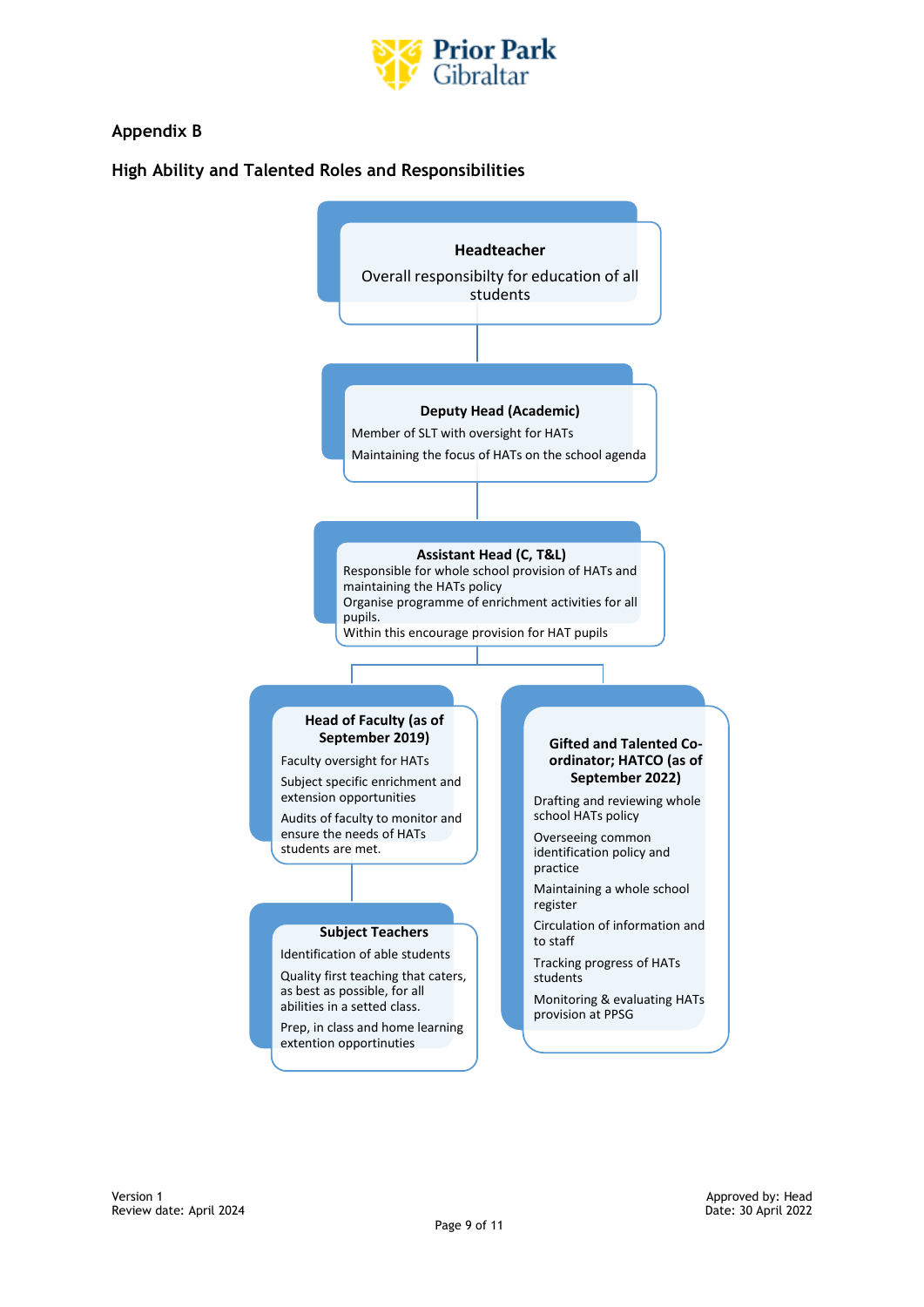

# **Appendix C**

## **Identification methods at Prior Park School Gibraltar**

| Method                                          | <b>Strengths</b>                                                                                                                                                                                                                                                                                    | Limitations                                                                                                                                                                                                                                                                                             | Professor J Renzulli's<br>three-ring model.<br>· Above average ability<br>(AAA)<br>· Task commitment (TC)<br>$\cdot$ Creativity (C) |
|-------------------------------------------------|-----------------------------------------------------------------------------------------------------------------------------------------------------------------------------------------------------------------------------------------------------------------------------------------------------|---------------------------------------------------------------------------------------------------------------------------------------------------------------------------------------------------------------------------------------------------------------------------------------------------------|-------------------------------------------------------------------------------------------------------------------------------------|
| Ability<br><b>Profile Tests</b><br>(CAT4, ALIS) | $\cdot$ Useful screening<br>procedure<br>$\cdot$ Objective evaluation<br>of the performance of<br>abilities in comparison<br>with others of a similar<br>age                                                                                                                                        | · Limited to the skills<br>measured<br>· High scores don't<br>necessarily translate into<br>high levels of<br>performance/achievement<br>· May not identify pupils<br>with different<br>cultural/linguistic<br>backgrounds or dyslexic<br>pupils<br>$\cdot$ Less robust at the<br>extremes of the range | Measure of;<br><b>AAA</b>                                                                                                           |
| Teacher<br>Assessment                           | · Based on clear criteria<br>· Linked to the school<br>curriculum                                                                                                                                                                                                                                   | $\cdot$ High levels of<br>achievement dependent<br>on access to appropriate<br>curriculum opportunities<br>$\cdot$ Open to interpretation                                                                                                                                                               | Measure of;<br><b>AAA</b>                                                                                                           |
| Teacher<br>Nomination                           | · Makes use of teacher's<br>ongoing assessment of<br>pupils<br>$\cdot$ Closely linked to<br>provision<br>· Facilitates recognition<br>of pupil responses to<br>teaching, levels of<br>initiative and interest,<br>creative and critical<br>thinking, the extent of<br>high-level problem<br>solving | $\cdot$ Subjective if not<br>undertaken against agreed<br>criteria                                                                                                                                                                                                                                      | Measure of;<br><b>AAA</b><br>C                                                                                                      |
| Classroom<br>Observation                        | · May help to confirm<br>other assessments<br>through systematic data<br>collection based on<br>agreed criteria<br>· Assesses child in<br>familiar context doing<br>familiar tasks                                                                                                                  | ·Time-consuming and<br>therefore expensive<br>$\cdot$ Subjective if not<br>undertaken rigorously and<br>on a series of occasions                                                                                                                                                                        | Measure of;<br><b>TC</b><br>C                                                                                                       |
| Examination<br>of Pupil Work                    | A good measure of<br>written outcomes ·<br>Helps refine teacher<br>expectations through                                                                                                                                                                                                             | Subjective if not<br>undertaken rigorously ·<br>Only measures<br>achievement, not                                                                                                                                                                                                                       | Measure of;<br>AAA                                                                                                                  |